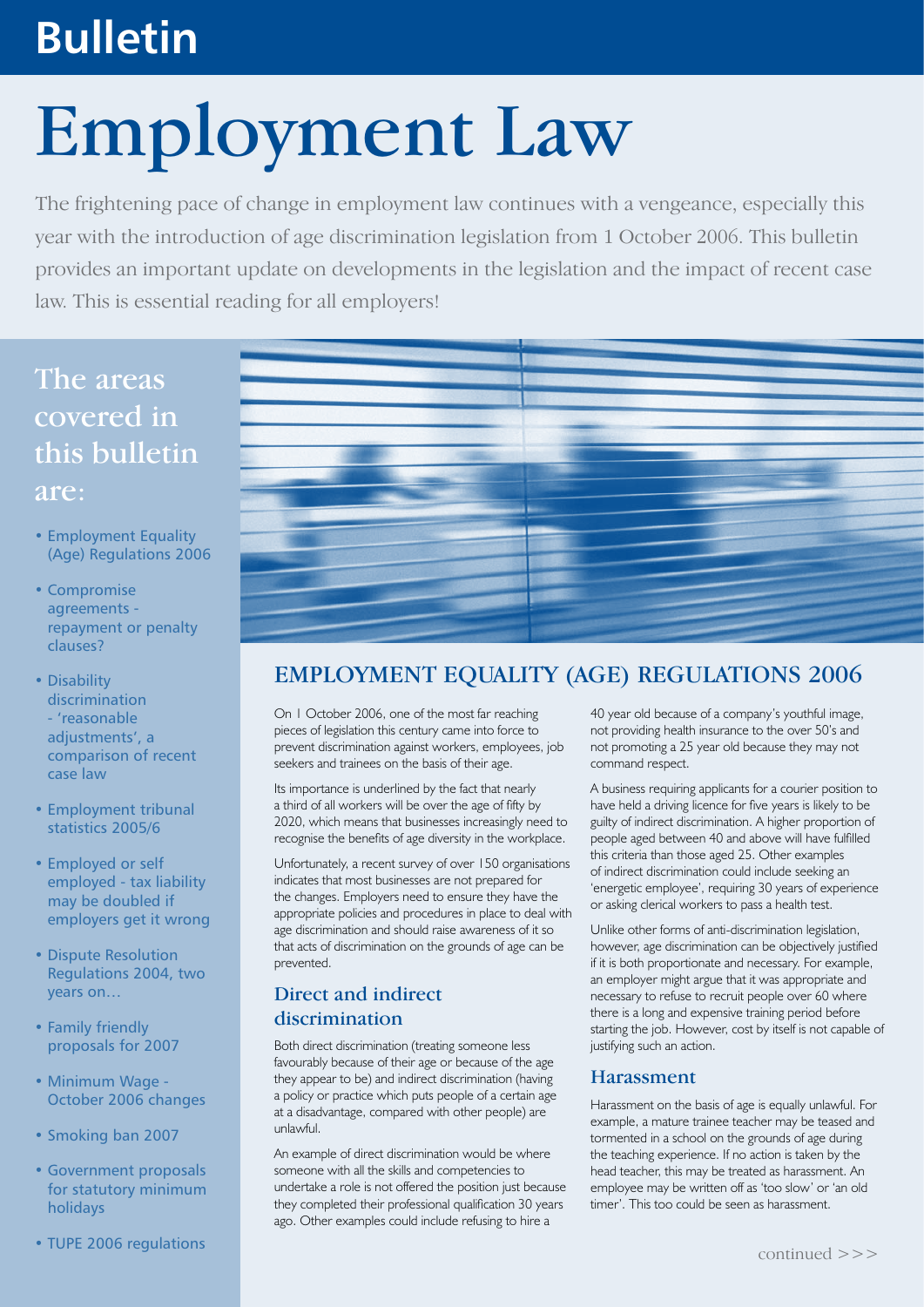#### Recruitment

Employers must be aware of the significance of the legislation at all stages in the recruitment process and to avoid breaking the age rules they should consider:

- removing age/date of birth from adverts for example: 'Trainee Sales Representatives…. envisaged age 21-30 years'
- reviewing application forms to ensure they do not ask for unnecessary information about periods and dates
- avoiding asking for 'so many years of experience' in job descriptions and person specifications for example: 'graduated in the last seven years'
- avoiding using language that might imply a preference for someone of a certain age, such as 'mature', 'young', 'energetic' or 'the atmosphere in the office, although demanding, is lively, relaxed and young'
- ensuring that other visible methods are used to recruit graduates as well as university milk rounds, to avoid limiting opportunities to young graduates
- focusing on competencies to undertake a role and not making interview notes that refer to age considerations
- never asking personal questions nor make assumptions about health or physical abilities.

#### Service related benefits

Employers are allowed to use a length of service criterion in pay and non-pay benefits of up to five years' service. Benefits based on over five years service are also allowed if the benefit reflects a higher level of experience, rewards loyalty or increases or maintains motivation and is applied equally to all employees in similar situations. It is for the employer to demonstrate that the variation in pay/benefits over five years can be objectively justified.

Employers are recommended to review their pay and benefits policies now to ensure that they are based on experience, skills and other non-age related criteria.

#### **Redundancy**

The existing statutory payment provisions remain in place. Employers can, as before, pay enhanced redundancy payments. However, to avoid discriminating, employers should use the same age brackets and multipliers as used when calculating statutory redundancy pay.

#### Retirement

An employer must give an employee notice of their intention to retire them, the intended retirement date and the employee's 'right to request' to continue working past the intended retirement date. This notice must be given not more than one year and not less than six months before the intended retirement date.

Employees have the right to request to work beyond 65 or any other retirement age set by their employers. Employers have a 'duty' to consider such requests and to hold a meeting with the employee to discuss the request.

#### Actions for employers

#### **Employers need to be undertake the following to ensure that they are not breaking the law:**

- review equal opportunities policies
- review employee benefits
- review policies and procedures on retirement
- undertake equal opportunities training covering recruitment, promotion and training.

**For practical help and guidance on this complex area, support is available from the following websites: www.acas.org.uk ; www.dti.org.uk ; www.agepositive.gov. uk alternatively contact us for further information.**

# **COMPROMISE AGREEMENTS**

Compromise agreements are regularly agreed with employees in exchange for a sum of money to protect employers against employment tribunal claims. The case of **CMC Group PLC v Zhang** recently led to a new interpretation of wording, which can be very disadvantageous to employers.

CMC Group PLC (CMC) agreed in a compromise agreement to pay Mr Zhang \$40,000 in settlement of his claim. The contract contained a clause, common in compromise agreements, which said that the full \$40,000 would be immediately repayable if Zhang broke any terms in the agreement (namely non-harassment and nonderogatory remarks clauses).

CMC alleged that Zhang breached the agreement and brought proceedings for repayment of the \$40,000 but, in May 2006, the Court of Appeal held that the repayment clause was unenforceable on the basis that it was a 'penalty' rather than a 'repayment' clause and fixed damages of \$40,000 as a 'penalty' were plainly excessive.

The Court of Appeal has granted permission for appeal to the House of Lords but, in the meantime, employers should ensure that they make some evaluation of the loss they may suffer in the event of a breach of any repayment clauses by an individual.

# WHAT CONSTITUTES 'REASONABLE ADJUSTMENTS' UNDER THE DISABILITY DISCRIMINATION ACT?

The following two recent and very different cases provide a useful insight for employers into what constitutes 'reasonable adjustments' under the Disability Discrimination Act 1995 (DDA) and subsequent amendments.

A definition of 'reasonable adjustments' is any step or steps an employer can take to prevent arrangements made by them, or physical features of premises occupied by them, from putting a disabled person at a disadvantage in comparison with a non-disabled person.

The first case highlights that cost can be a very real factor in determining what is reasonable and what is not reasonable. The second shows that an employer cannot make generalised and stereotypical assumptions about what is and what is not reasonable, but must undertake an objective assessment of individual circumstances.

#### O'Hanlon v HM Revenue & Customs 2006

In this first case, Mrs O'Hanlon, an employee of HM Revenue & Customs (HMRC), was absent from work for 365 days. The sick pay policy provided for 26 weeks' absence on full pay, 26 weeks' absence on half pay and thereafter absence at the pension rate of pay. Due to the level of her absence Mrs O'Hanlon's pay was reduced to the pension rate.

Mrs O'Hanlon claimed that her employer had failed to make a 'reasonable adjustment' under the DDA, arguing that HMRC should have amended its sick pay policy to keep her on full pay.

The Employment Appeal Tribunal decided that although the reduction in her pay did place her at a substantial disadvantage as compared with a nondisabled person, it was not a reasonable adjustment to require her employer to pay her full pay. This was on the following basis:

- the cost of a change in HMRC's policy would cost an additional £6 million per annum
- in cases where the reasonable adjustment being argued was generic (ie an adjustment for any disabled employee rather than a particular employee in a particular job with a particular condition) it was relevant to look at the costs of making the adjustment across the board for all disabled employees
- the purpose of the DDA was to provide an incentive to disabled employees to work (full sick pay would be a disincentive) and to assist in the integration of disabled employees into the workplace.

#### Tudor v Spen Corner Veterinary Centre Ltd

In this case, Ms Tudor was employed as a veterinary nursing assistant and receptionist. She suffered a stroke and became blind after which the Veterinary Centre dismissed her claiming that no adjustments could be made to accommodate her disability. In April this year, the Tribunal found in her favour on the basis that:

- the employer had made generalised and stereotypical assumptions about Ms Tudor's condition, the duration of her disability and its effect and they had done this without proper consideration of the circumstances
- they did not have a meeting with the Claimant, seek her input or refer to a medical report, all of which amounted to direct discrimination on the grounds of her disability
- they had failed to consider reasonable adjustments to the premises and workplace including general tidying, use of tactile labels, standardisation of storage areas and the use of adapted software which would have received up to 80% funding by Access to Work.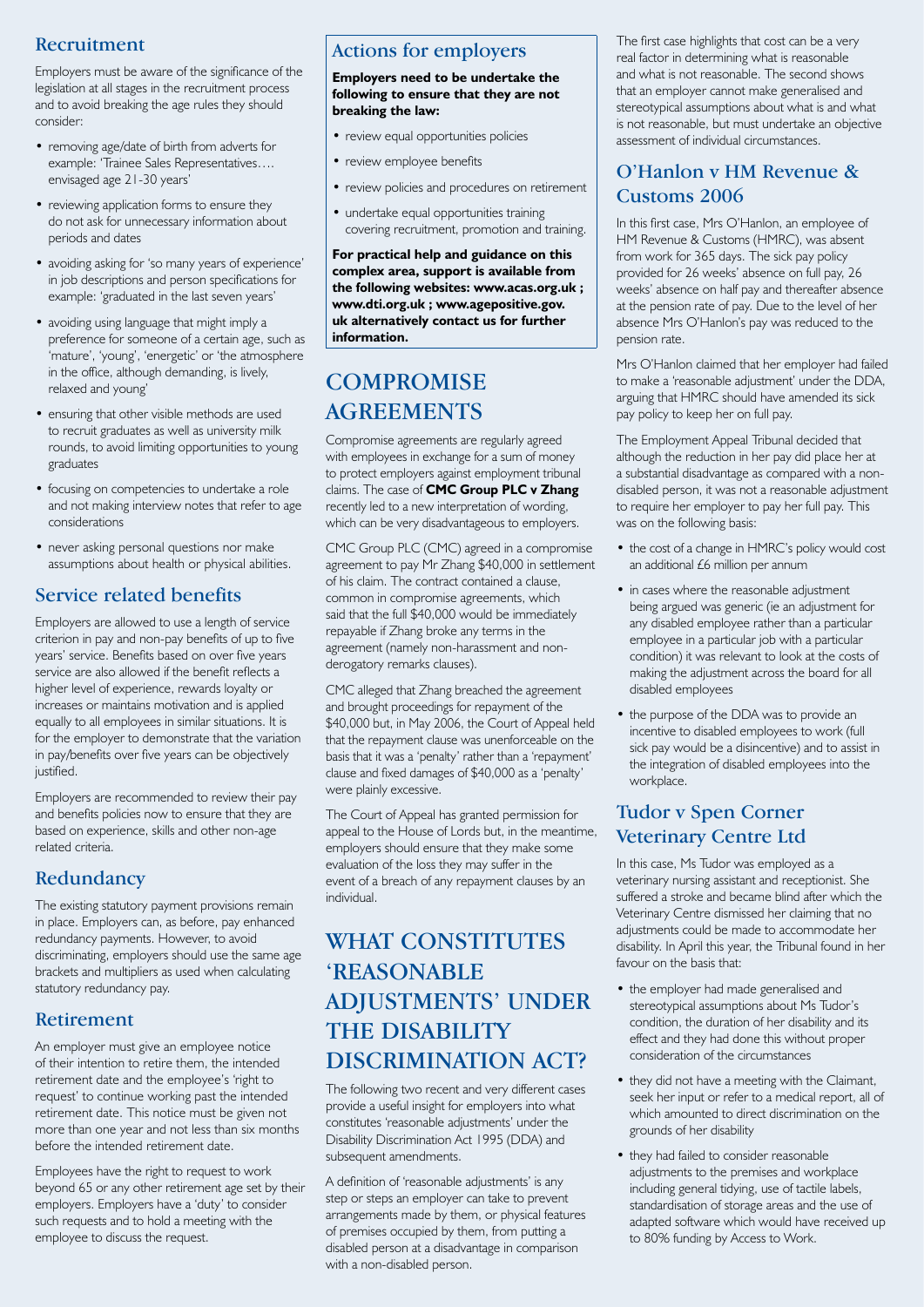# LATEST EMPLOYMENT TRIBUNAL STATISTICS

Published Employment Tribunal figures for the year to April 2006 indicate a rising trend in claims with a total of 115,039 compared with 86,181 in the previous year.

Of the total, 50% were for unfair dismissal or breach of contract, particularly unlawful deduction of wages. Whilst awards for unfair dismissal are capped just short of £70,000, the average award last year was £8,679, up from £7,303 in 2005. Awards for discrimination, where there is no upper limit, were much higher averaging £10,800, £19,300 and £30,300 for sex, disability and race discrimination respectively.

It is therefore not surprising that a recent survey of 470 businesses concluded that employers increasingly view the tribunal system with suspicion and feel that they are biased towards trained lawyers! With now more than 70 individual types

of claims employees can bring against employers, more and more multiple claims are being submitted to increase the likelihood of winning. If such claims are taken into account, the total number of claims last year increases to over 201,000.

These statistics add fuel to the Confederation of British Industry's claim that the Dispute Resolution Regulations introduced in 2004 (see below) not only represented a further debilitating administrative burden for employers but have also added significantly to the number of vexatious claims.

The Tribunal Service, however, deny this to be the case and argue that the increase in claims is due to a high number of equal pay cases.

## EMPLOYED OR SELF-EMPLOYED

The case of Demibourne Ltd v Her Majesty's Revenue and Customs, heard at appeal in April 2005, provides useful insight on this much debated area of employment law. The question considered was whether a Mr Rodney Bone was a selfemployed person working under a contract for services or an employee, working under a contract of employment.

Having been employed for 15 years to undertake all general maintenance work at an hotel, Mr Bone, when he reached the age of 65 in 1993, was told that he could only continue if he was self employed. He agreed to this. The Employment Appeal Tribunal (EAT) found that whilst he no longer received holiday pay and submitted invoices he was nonetheless an employee on the basis that his hours did not change, he worked under the direction of the business, he could not bring in helpers or substitutes and sought reimbursement from the hotel for any goods he purchased. He was also paid for the hours he worked and he was accepted as part of the hotel's team. Taking all the factors together, the EAT held that Mr Bone was an employee of Demibourne.

continued >>>

# DISPUTE RESOLUTION REGULATIONS ..... TWO YEARS ON

The Dispute Resolution Regulations introduced in October 2004 set out to establish a simple and fair process for dealing with disciplinary, dismissal and grievance procedures.

#### Statutory Disciplinary and Dismissal Procedure

**Step I - Employers must set** out in writing the reasons why dismissal or disciplinary actions against the employee are being considered.

A copy of this must be sent to the employee who must be invited to attend a meeting to discuss the matter, with the right to be accompanied by a colleague or union representative.

**Step 2 - A meeting must take** place.

**Step 3 - An appeal procedure** must be established.

#### Statutory Grievance Procedure

**Step I - The employee must set** out their grievance in writing and send this to their employer.

**Step 2 - The employer must** invite the employee to a meeting to discuss the grievance.

**Step 3 - An appeal procedure** must be established.

Two years have passed since the introduction of these regulations and a number of common mistakes have tripped up employers.

- **Not applying the procedures • to employees with under one year's service.** Whilst such employees are often unable to claim unfair dismissal they may be able to bring another claim, such as discrimination, which, if successful, could result in compensation being increased by 50% through these regulations.
- **Failing to invite employees • to disciplinary hearings in writing or supply adequate evidence before the disciplinary hearing.** The standard procedure requires that the employer clearly sets out the 'basis of the allegations' prior to the hearing.
- **Not holding a meeting or • including a right of appeal.**
- **Failing to treat any written • statement/letter which raises issues which could form the basis of a tribunal claim as a grievance.** A plethora of recent case law has highlighted that employers must take seriously any written communication from employees that suggests they are not happy with their circumstances even if no mention of the word 'grievance' is made.

It is not necessary to make it clear that the complaint is a grievance, an invocation of the grievance procedure, nor any intention to pursue it as a grievance with the employer.

The statutory grievance procedures are satisfied if the employee simply sets out his or her complaint in writing and this can be a simple letter of resignation or even a solicitor's letter written on the employee's behalf.

**Pursuing a disciplinary • hearing during sickness absence.** In this respect, the case of William Hicks and Partners v Nadal 2005 provides a cautionary tale.

Called to a disciplinary meeting for alleged bullying of her secretary, Ms Nadal's doctor forwarded a letter saying she would not be able to attend for the foreseeable future due to stress. Later she proposed a date she felt she would be able to attend but subsequently her doctor indicated that the cause of stress was the disciplinary action itself and she would only be fit to return when it had come to an end.

The partnership went ahead and held the disciplinary hearing in her absence as they did not believe she was unfit to attend having been informed that she had already found another job. As a result of the disciplinary hearing Ms Nadal was dismissed. She took her case to tribunal and won on the basis that the partners failed to give her the opportunity to defend herself and they had no tangible evidence to prove she was misleading the firm.

The statutory procedures state that if an employer invites the employee to attend two disciplinary hearings and on each occasion the employee is unable to attend due to unforeseen reasons the employer may treat the statutory procedure as complete. This case shows that great care is needed when disciplining absent employees and each case should

be looked at individually. Here are some useful guidelines:

- if an employee goes off sick after the disciplinary hearing has been arranged the absence may be considered as unforeseeable. The employer should arrange another meeting
- $-$  if the employee remains off sick the absence is no longer unforeseeable and if the second meeting is cancelled the procedure should not be regarded as complete
- if the employee is signed off for a few weeks it may be difficult to justify holding the disciplinary hearing in the employee's absence –
- however, if the employee is signed off indefinitely, it may be more reasonable to continue with the procedures and hold the disciplinary hearing in the employee's absence. In such circumstances it may be appropriate to hold the hearing at the employee's home or a location other than the employer's offices in order to reduce stress
- if the situation was less serious, for example, it didn't warrant dismissal, the employee could be offered the opportunity to put forward their comments in writing and/or to send a representative to put forward their argument. –